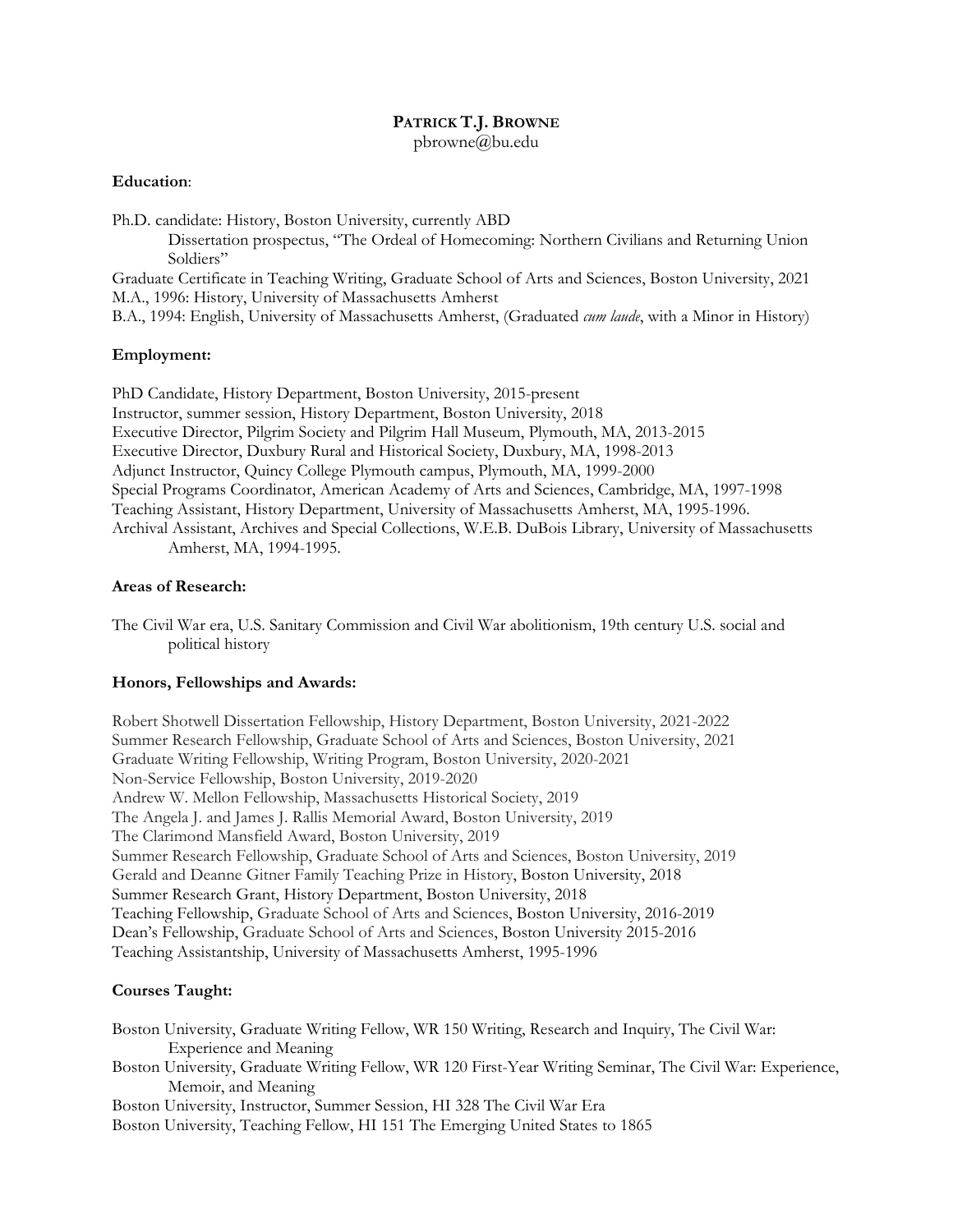Boston University, Teaching Fellow, HI 190 History of Boston

Quincy College Plymouth, Adjunct Instructor, ENG 221, World Literature I

Quincy College Plymouth, Adjunct Instructor, HIS 102 US History II

Quincy College Plymouth, Adjunct Instructor, GOV 201, American Government

University of Massachusetts Amherst, Teaching Assistant, HIST 363 The Civil War

University of Massachusetts Amherst, Teaching Assistant, HIST 150 US History I

# **Publications:**

## Books:

- *Duxbury…Past and Present*, (Duxbury: Duxbury Rural and Historical Society, Inc., 2008). (New England Museum Association Publication Award Honorable Mention, 2008).
- *King Caesar of Duxbury: Exploring the World of Ezra Weston, Shipbuilder and Merchant*, (Duxbury: Duxbury Rural and Historical Society, Inc., 2006). (Reviewed in *Historical Journal of Massachusetts*, Spring 2010, 159- 161)

# Editor:

- *Duxbury Ancient & Modern* by Henry A. Fish, updated and expanded edition, editor and author of annotations and new chapter introductions, (Duxbury: Duxbury Rural and Historical Society, Inc., 2012)
- Chapters/Journal articles:
- "'This Most Atrocious Crusade Against Personal Freedom,': Anti-abolitionist Violence in Boston on the Eve of War," *New England Quarterly*, March, 2021
- "The Search for Duxbury's First Burying Ground: Victorian Era Duxbury Discovers its Pilgrim Past," in *Duxbury, Our Pilgrim Story: A 2020 Perspective*, (Duxbury: Duxbury 2020, Inc., 2020)
- "The Cultivation of the Higher Self: William Smith Clark and Agricultural Education," *Historical Journal of Massachusetts*, Winter, 2008
- "'To Defend Mr. Garrison': William Cooper Nell and the Personal Politics of Antislavery," *New England Quarterly*, September, 1997

### Short pieces:

- "'Continuing the Work,' Boston Women and Aid to Civil War Veterans and Families," *The Beehive,* the blog of the Massachusetts Historical Society, March 2020
- "Vikings in Plymouth Bay before Pilgrims? A Historiographical Sketch of a Myth's Evolution," *Mayflower Quarterly,* September 2014

"Opening the Grave of Myles Standish…Thrice," *Mayflower Quarterly,* September 2014

"Sarah Wingate Taylor: The Poet of Clark's Island," in *The Duxbury Beach Book*, (Duxbury: Duxbury Beach Reservation, Inc., 2007)

# **Boston University History Departmental Service:**

Media research assistant, for Professor Andrew Robichaud, *Animal City: The Domestication of America*, 2019 Director, History Graduate Student Writing Workshop Series, 2017-2019 Secretary, History Graduate Student Organization, 2017-2018 Media research assistant, for Professor Nina Silber, *This War Ain't Over: Fighting the Civil War in the New Deal Era*, 2017

# **Selected Professional and Community Activities**:

Secretary and Commissioner, Kingston MA Historical Commission, 2017-2019 Member, Board of Directors, Alden House Historic Site and Alden Kindred of America, 2016-2019 Member, Strategic Vision Committee, Alden House Historic Site, 2018 Instructor, Duxbury Life-Long Learning Program, taught 14 history courses on topics including Antislavery,

Transcendentalism, and the Civil War Era, each consisting of eight 90-minute lectures, 2007-2020 Member, Board of Directors, Plymouth 400th, 2013-2015

Commissioner, Civil War Sesquicentennial Commission, Commonwealth of Massachusetts, 2011-2015